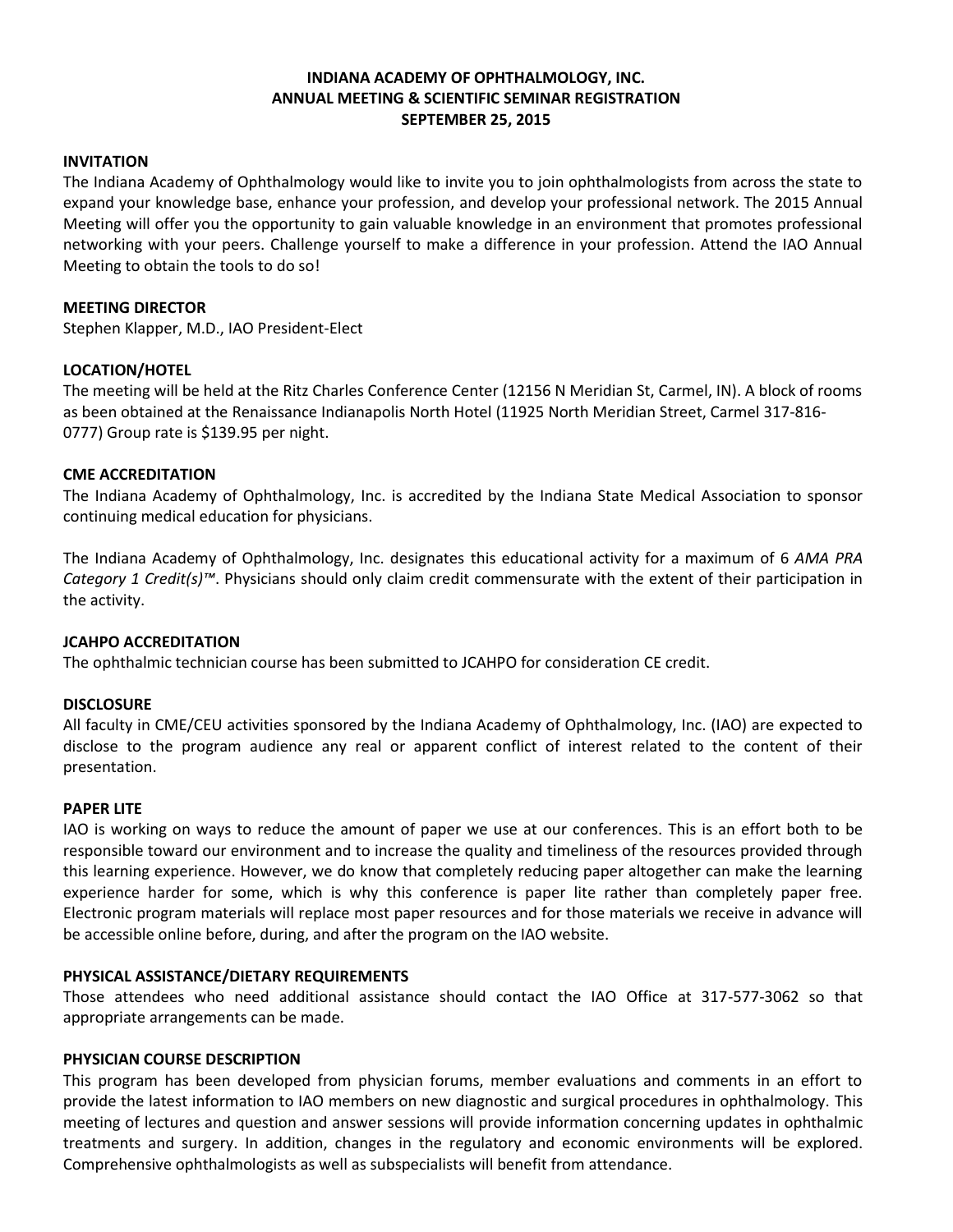## **COURSE OBJECTIVES**

At the conclusion of this course, attendees will be able to:

- 1. Discuss new treatments and advancements in neuro-ophthalmology
- 2. Discuss issues ophthalmologists should know about endocrinology
- 3. Discuss the impact of state and federal legislation on patients and the ophthalmology practice
- 4. Understand the importance of ICD10 coding

## **QUESTIONS**

For additional questions, please contact Kim Williams at the IAO office at 317-577-3062.